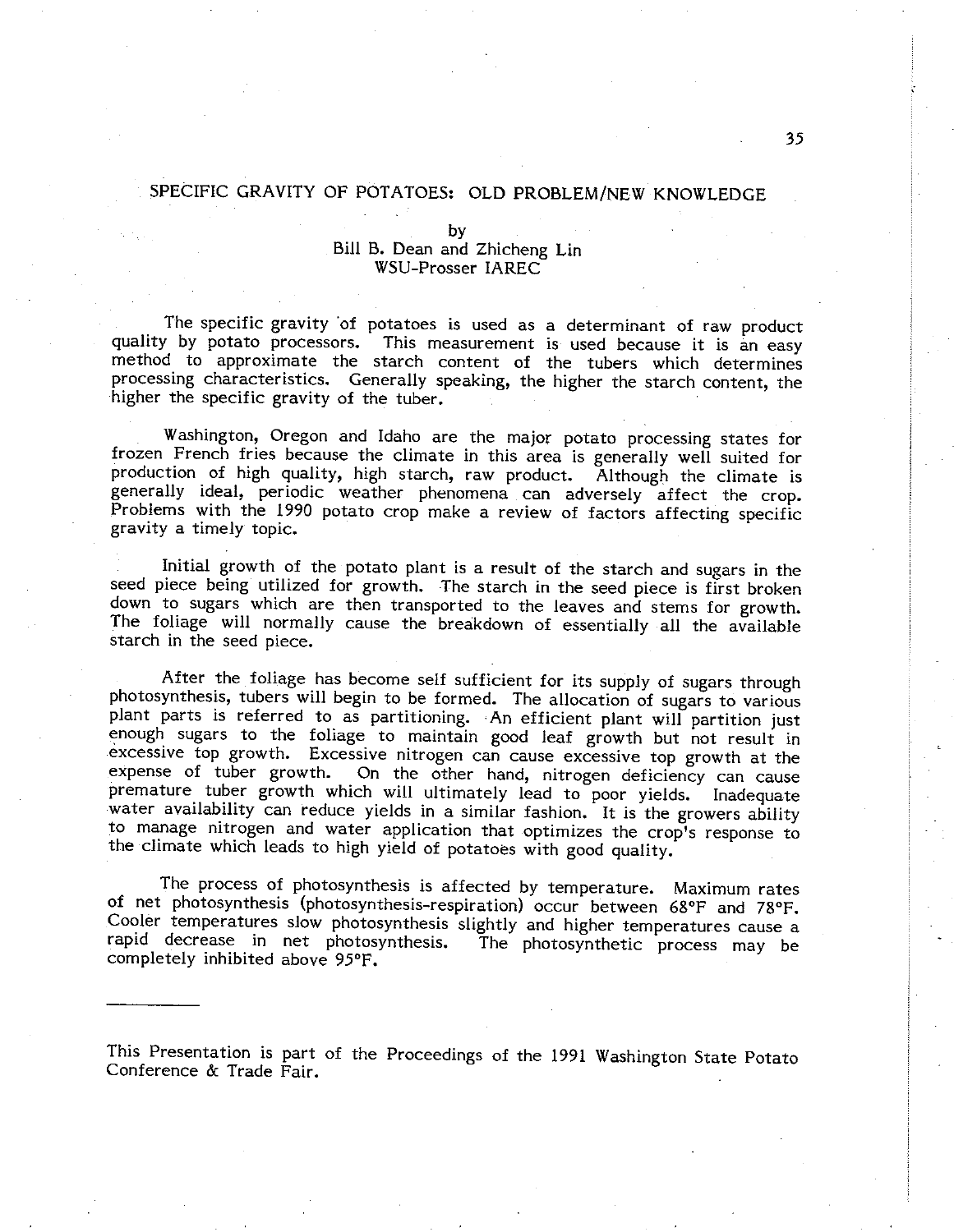If an equation is developed that adequately describes the response of photosynthesis to temperature, we should be able to calculate the total amount of photosynthesis that will occur under different growing conditions. This has been done, and one example of this type of calculation was reported by the senior author at the 1982 Potato Conference.

The specific gravity of potato tubers is determined by the favorable allocation (partitioning) of sugars into them and the subsequent formation of starch. The specific gravity is ultimately determined by 1) the amount of sugars<br>produced in photosynthesis, 2) the amount of sugars respired, 3) the partitioning of sugars into foliage or tubers for growth and storage, 4) the repartitioning of starch through breakdown and movement back to the foliage. Each of these processes are affected by temperature and other stresses placed on the plant as a result of high temperatures. They may be modified by grower practices such as nitrogen and water application, but control measures to eliminate the problem of low specific gravity or high sugars are not yet available.

Several of the potato processors have provided us with average specific gravities or dry matter for potatoes produced by growers for their companies starting in about 1975. The historical records reveal the frequency of occurrence of low specific gravity of the potato crop in Washington (Fig. I). The two years which had low specific gravity during this time were 1977 and 1990. Previous to 1975 the data is not readily available, but 1971 may also have been a poor specific gravity year. During the 1970's specific gravity trended downward, but the trend is upward during the 1980's and seems to have less fluctuation from year to year.

If we assess the weather during the years by using the equation to calculate the effect of temperature on photosynthesis, we can compare good specific gravity years with poor specific gravity years. For example, we may choose the two worst years, 1977 and 1990, to compare with two of the best years, 1980 and 1989. When the daily values are calculated, and added together (accumulated), a graph of the data can be made (Fig. 2). The units used here are arbitrarily called "Growth Potential Units" (GPU). The calculations show dramatic differences in The calculations show dramatic differences in growth pattern between good specific gravity years (1980 and 1989) and poor years (1977 and 1990). These differences result from long periods of high temperatures during July and August in the poor gravity years.

It is important to understand the changes in plant growth during these years with good and poor growth so that techniques to modify the effect of climate may be developed. We have measured the changes in foliage and tuber growth during 1980 and 1990 and a comparison may be made between some of the growth patterns during favorable and less favorable growing conditions.

Plants were sampled weekly in 1980 and twice per week in 1990 to develop growth curves for tuber yield and specific gravity. Detailed foliage growthmeasurements were also made to determine total plant growth.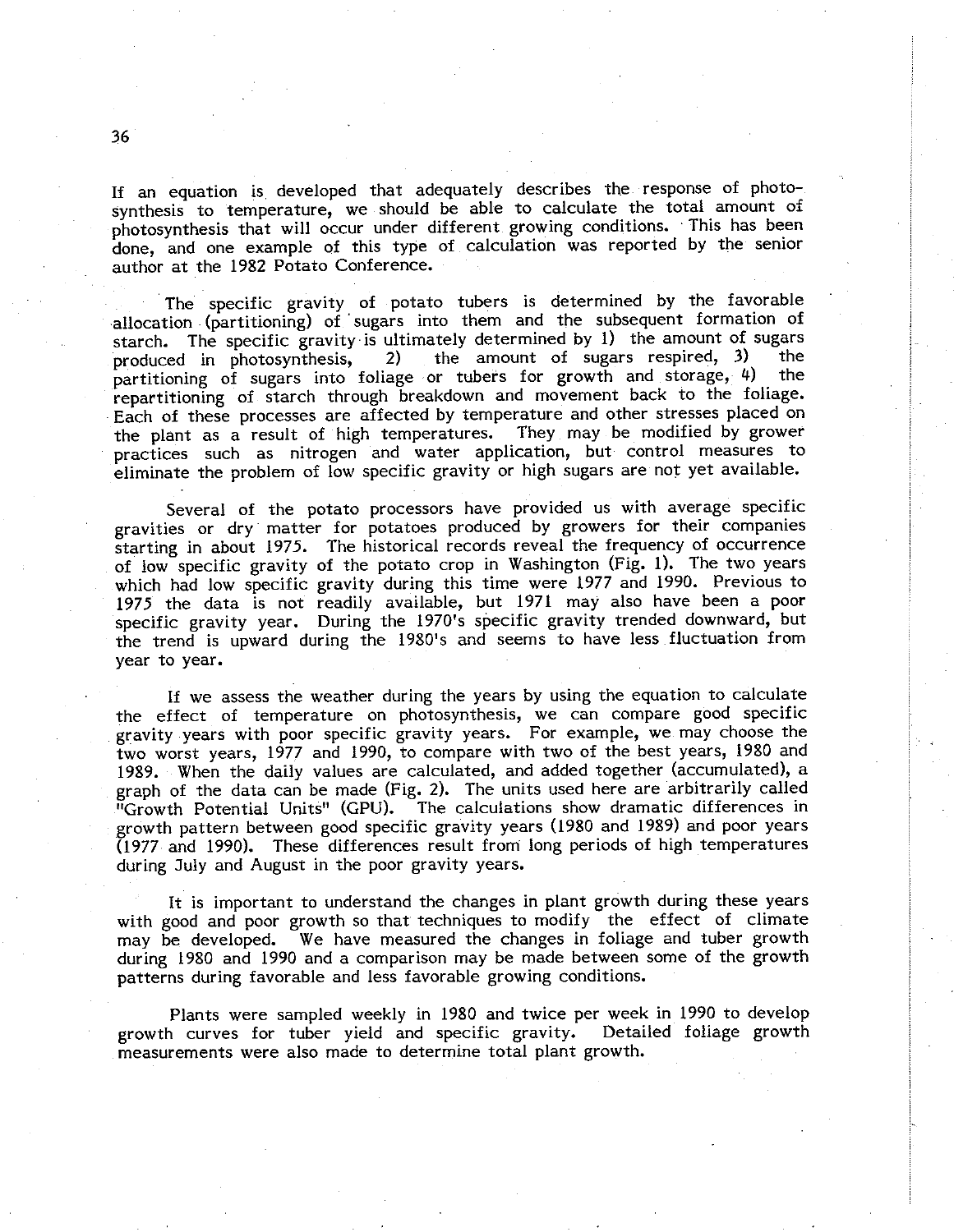The yield of tubers in 1980 increased at a rate of 0.7 tons per acre per day between July 15 and August 22 whereas in 1990 the tuber growth rate was 0.5 tons per acre per day (Fig. 3). The specific gravity of the tubers increased at a rate of 0.58 units per day in 1980 compared to only 0.16 units per day in 1990. Since the accumulation of dry matter measured as specific gravity is not linear as can be seen from the graph, we can not easily calculate a final predicted specific gravity.

The nonlinear change in specific gravity is very evident from the 1990 data<br>but is also evident late in the growth period with the 1980 data. We may also<br>compare foliage growth with tuber growth measurements to obtain info about the partitioning phenomenon described earlier.

In 1990 we measured foliage growth by counting the number of nodes on each stem and totaling them. This provided us with a better estimate of growth changes than leaf weight or total weight because of older leaves dying and falling off the plant. The change in node number shows an inverse relationship with specific gravity during July (Fig. 4). When the foliage was not growing, July 11-19, the specific gravity of the tubers increased rapidly. When the foliage 11- , the specific gravity of the tubers increased rapidly. When the foliage growth increased from July 23-July 27, the tuber specific gravity decreased. It was not until about the 12th of August after foliage growth began to slow down that the specific gravity of the tubers began to increase steadily. There is also a short time period between July 27 and August 8 when the foliage did not grow nor did the tubers change appreciably in specific gravity or yield.

The changes in plant growth in 1990 can be at least partially understood by relating them to specific weather during these time periods. The daily GPU for the 1990 growing season is superimposed over the growth data for the same time period to make this comparison (Fig. 5). The GPU are recorded as positive or negative numbers. The more positive the number is, the more favorable was the weather for growth. During the time when no foliage growth occurred in weather for growth. During the time when no foliage growth occurred in mid-July, the weather was not favorable for growth: however, the specific mid-July, the weather was not favorable for growth; however, the specific<br>gravity of the tuber was still increasing. When the weather became favorable<br>(shown as a peak on July 23) the follage growth increased rapidly and t resumed in the middle of August, all growth parameters measured showed an increase.

The decrease in specific gravity of tubers during the latter part of July when the foliage growth increased rapidly may be partially due to hydrolysis of starch in the tubers and remobilzation of the sugars to the foliage (repartitioning). It may also be due to a "dilution" effect. Since the tubers were still growing at this time, there may not have been enough carbohydrate available to supply both the foliage and tuber adequately.

The data from this study show that temperatures above the threshold used in this model are a significant factor in controlling the production and allocation of dry matter to different plant tissues.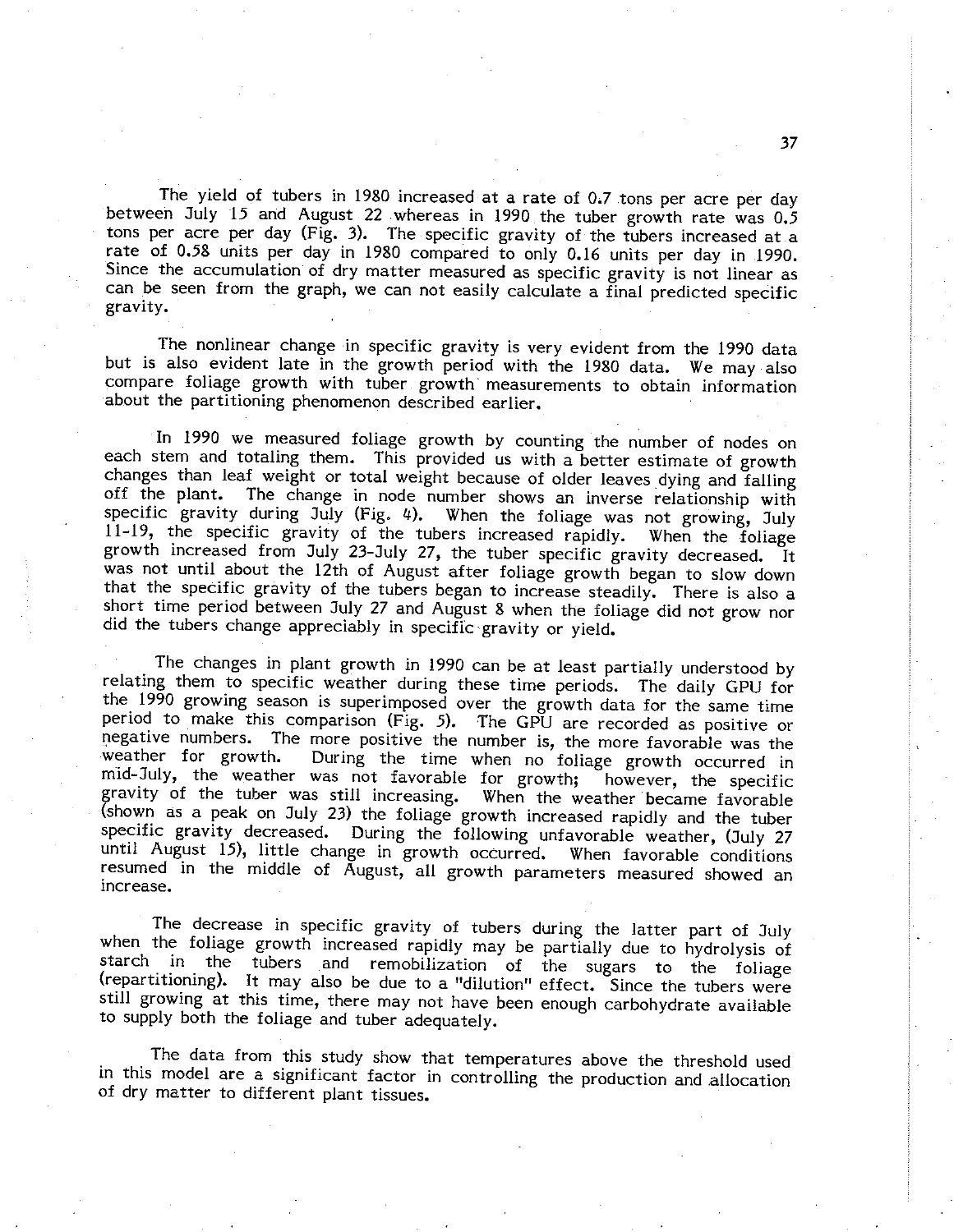

Figure I. Specific gravity of potatoes reported by processors in Washington State from 1977- 1990.

. For all the set of the set of the set of the set of the set of  $\mathcal{A}$ 

. And the set of the set of the set of the set of the set of the set of the set of the set of the set of the set of the set of the set of the set of the set of the set of the set of the set of the set of the set of the se

Figure 2. Accumulated Growth Potential Units (GPU) during 1977, 1980, 1989 and 1990.

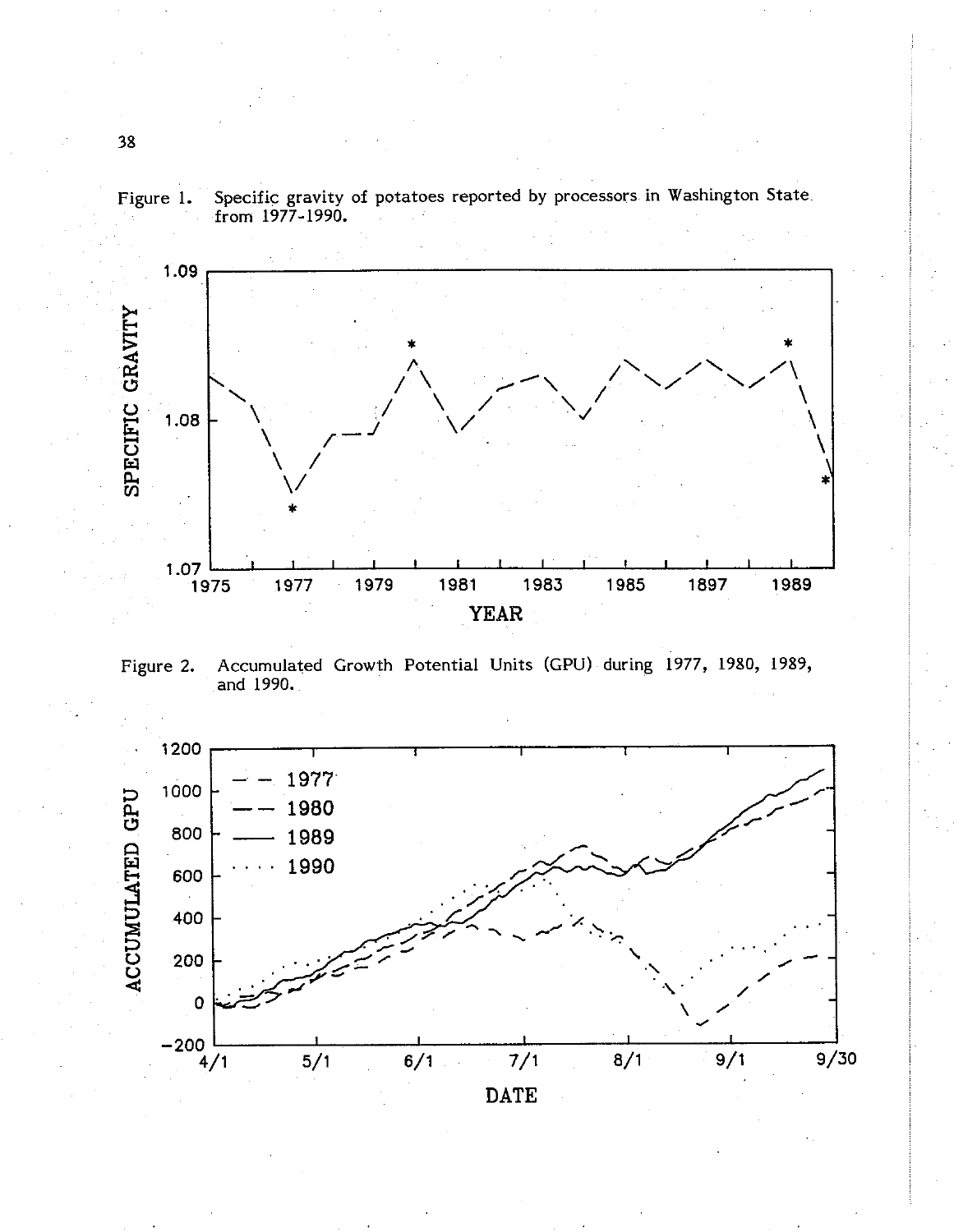

Figure 3. Yield and specific gravity of potatoes from research plots grown in 1980 and 1990.

. . . . .. ' '. ... . ' .

. . . . . --- . "